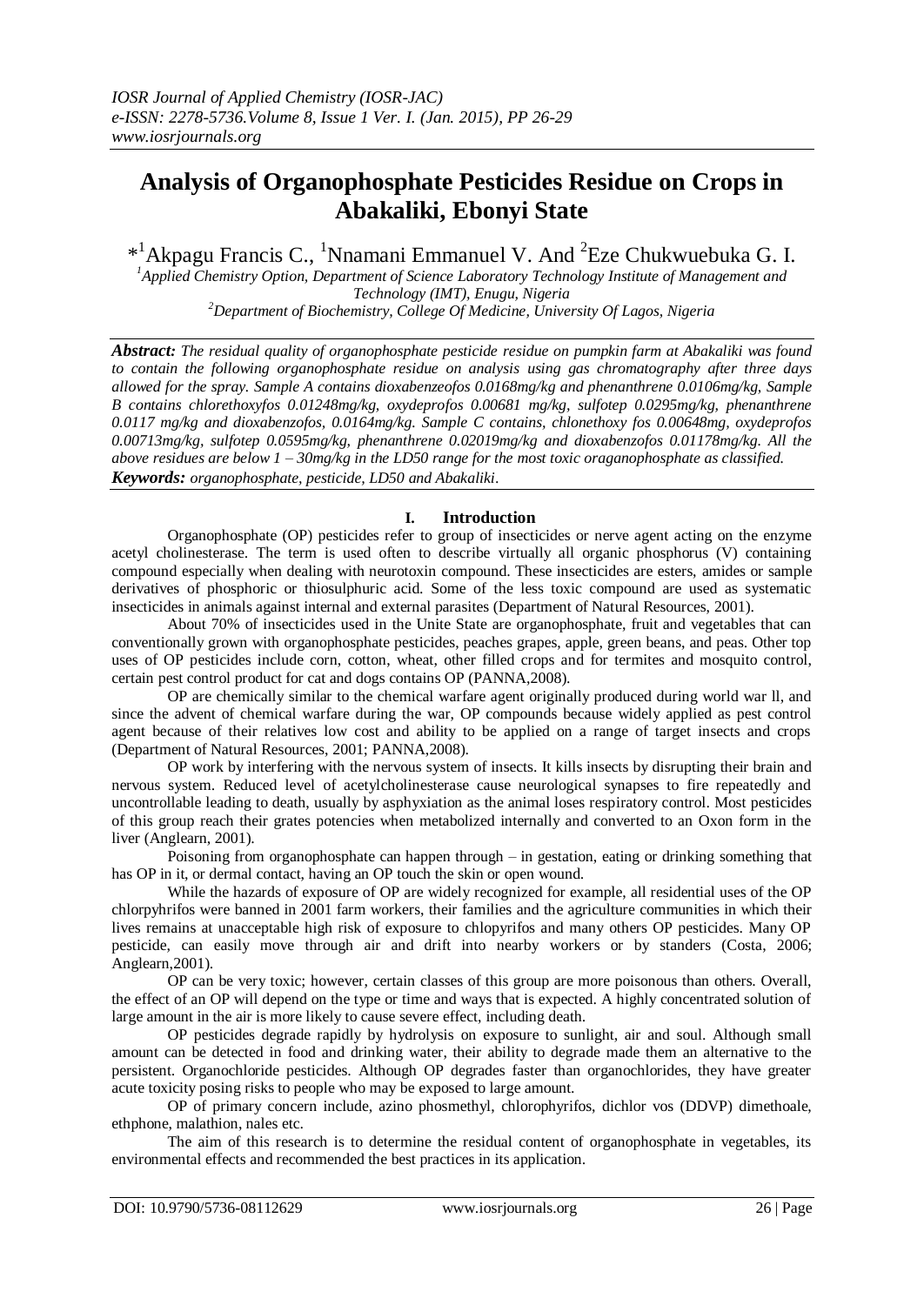This study will provide the measure of determining the safe level of cypermethrine use in vegetable cultivation and also serve as a review on the OP pesticides toxicity to enable the farmer and the general public to be careful when applying them.

#### **Materials**

# **II. Materials And Method**

Weighing balance, gas chromatography, mortar, petric dish, flat bottom flask, measuring cylinder, micro syringe, helium gas, pumpkin leaves, mixture of organophosphate standard and organophosphate pesticides.

#### **Sample Collection**

The sample was collected from a pumpkin vegetable farm at Agwu. 16m/s of the organophosphate pesticides (cypernetrine) was dilute into two liters of water contained in a knap sack sprayer. The solution was stirred to ensure a homogenous mixture. More water was added, making it up to 16 liters of water. The solution was stirred again to have a ready to sue solution, the solution was sprayed on the vegetable using the knap sack sprayer. After three days, three sampl (A,B and C) of the vegetables (pumpkin leaves) was collected at random.

## **Samples Digestion**

The digestion and analysis of the sample took place at light house petrochemical engineering company at Warri, Delta State. Three flat bottom flask was washed dried and labeled A,B and C. the samples A, B and C was pounded in a creamic mortar to reduce the surface areas, 5g of each sample was weighed into the corresponding labeled flat bottom flask 50m/s of methanol (extracting solvent) was measured using a measuring cylinder and was added into each flask containing the samples. The sample was allowed to stand for one day, and then was filtered using a filter paper and the extract was obtained.

## **Gas Chromatography Analysis Of The Vegetable Extract**

The following are the working conditions of the G.C for the analysis columns:

- (i) 10"" wide bore capillary column
- (ii) 25cm x 46mm packed column.

Column temperature: 1200C for 8 minutes then 3000C at 40C/min **Flow rate:** 10ul **Carrier Gas:** Helium **Detector :** TCD (Thermal Conductivity Detector) **Injector :** Direct, Uniliner inlet liner, 2000C. **Standard:** Organophosphate mix in methanol 200mg/l each.

One micro liter of the standard was collected using micro syringe and was first introduced into the G.C via the injector pot; five standard eluents were obtained which were used for standardization. One micro liter of each of the sample was again collected using the micro syringe and was again introduced into the G.C under the same condition. Again five eluents of each of the sample were obtained (see Table 1,2 and 3).

#### **Results**

# **III. Results And Discussion**

The chromatogram gives the quality of residue in Ng/l, this is converted to Ng/kg =  $\angle$ AXB

G

Where A is concentration of insecticides in Ng/l.

B is the volume of sample injected in GC

C is grams of sample used.

#### **Table 1: Result for OP pesticides residue in sample A**

| Peak          | Component name | Amount  | Amount  | Amount   |
|---------------|----------------|---------|---------|----------|
| No            |                | (mg/l)  | (mg/kg) | (mg/kg)  |
|               | Dioxabenzofos  | 84.486  | 16.8972 | 0.016897 |
| $\mathcal{L}$ | Chlorethoxyfos | 29.966  | 5.9932  | 0.00599  |
| 3             | Oxydeprofos    | 108.197 | 21.63   | 0.02163  |
|               | Sulfoten       | 94.687  | 18.9371 | 0.0189   |
|               | Phenanthrene   | 53.617  | 10.617  | 0.010617 |

| Table 2: Result for OP pesticides residue in sample B |  |  |  |
|-------------------------------------------------------|--|--|--|
|                                                       |  |  |  |

| Peak | Component name | Amount | Amount  | Amount  |
|------|----------------|--------|---------|---------|
| No   |                | (mg/l) | (mg/kg) | (mg/kg) |
|      | Chlorethoxyfos | 62.417 | 12.4834 | 0.01248 |
|      | Oxydeprofos    | 34.028 | 6.8056  | 0.0681  |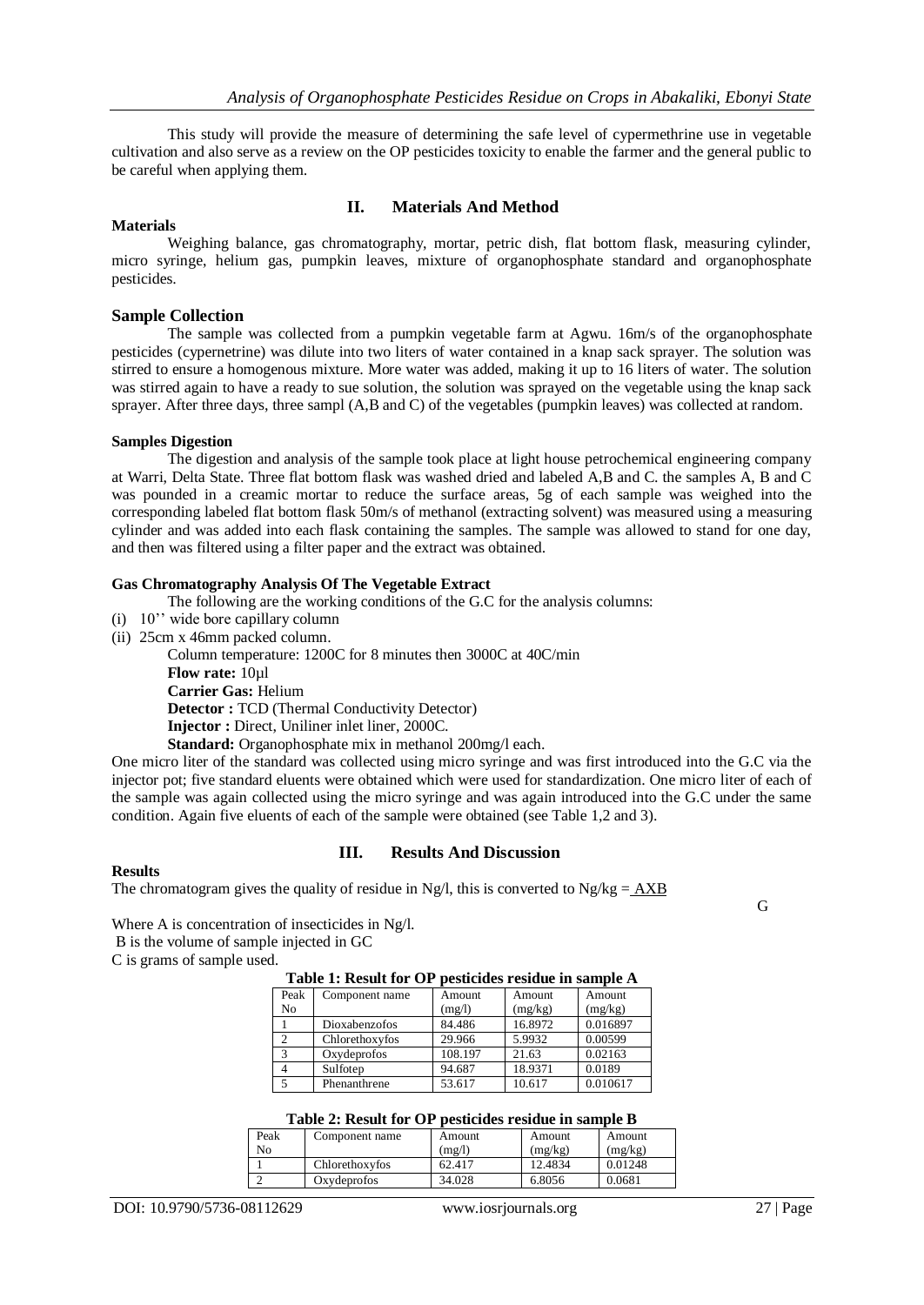| Sulfotep      | 47.54  | 29.504  | 0.02950  |
|---------------|--------|---------|----------|
| Phenanthrene  | 58.663 | 11.7326 | 0.011733 |
| Dioxabenzofos | 82.029 | 16.4056 | 0.016406 |

| Peak No | Component name | Amount $(mg/l)$ | Amount $(mg/kg)$ | Amount $(mg/kg)$ |
|---------|----------------|-----------------|------------------|------------------|
|         | Chlorethoxyfos | 32.402          | 6.4804           | 0.006480         |
|         | Oxydeprofos    | 32.067          | 7.0134           | 0.007132         |
|         | Sulfoten       | 297.504         | 59.08            | 0.05951          |
|         | Phenanthrene   | 100.933         | 20.1866          | 0.02019          |
|         | Dioxabenzofos  | 58.936          | 11.7872          | 0.11787          |

**Table 3: Result for OP pesticides residue in sample C**

## **IV. Discussion**

Minton and Murray (1998) have divided organophosphate compounds into three groups based on their toxicity. The first most toxic group eg. Chlorofenvinfor has an LD 50 (lethal dosage) in range 1-30mg/1k. the LD50 range for the second group e.g dichlorvous is 30-50mg/kg and the least toxic group e.g malathion has a range 60 -1, 300/kg.

From the result obtained, in table 1,2,3, the residual content of the entire five compound detected on the leaves after below the LD50 of the first most toxic group according to Minton and Murray. This implies that the vegetable is safe for consumption after a waiting period of three days from the day of last application of the insecticides.

Although OPS hydrolysis easily they can be toxic (Ecobinchon, 1996). However, certain classes of this group are more poisonous than other. Overall, the effects of an organophosphate will depend on the type of chemical, the person comes into contact with concentration of exposure, length of time and the way the person is exposed. A highly concentrated solution of large amount in air is more likely to cause severe effect including health (Fee et al, 2005). It is worth to note that although these vegetables are safe for consumption after three days certain condition can lead to higher residual content on the food and therefore will require longer days for the hydrolysis of the chemical.

These conditions include: The rate of degradation of the chemical Ops hydrolysis in exposure to air, water and soil (Fee et al, 2005) but certain pesticides can hydrolyze easily than others. While cypernathrine which is less toxic and easily degradable pesticides (Gallo, 1991) is save for consumption after a waiting period of three days. Parathion a less easily degradable chemical may require longer waiting period. This implies that systemic Ops will require longer period of analysis. Due to this reason, it is important that the pesticides are used as specified by its manufactures.

Another condition that can lead to higher residual content is the concentration of the ready – to – use solution. There is usually a specified volume of the insecticide (in m/s) to water (in liters) per hectare of land. The higher the volume of the insecticides to water, the higher the concentration and hence may result to appreciable residual content after a waiting period of three days.

Therefore, for us to have our vegetable crops free from residual pesticides after its use to combat insect, we should have the knowledge of the OP insecticide to be used by reading through the label attached on the bottle. This will enable us to know the crops. It is best used for, the dilution per hectare and also the waiting period.

Apart from the knowledge of the insecticides, farmers attitude can also lead to higher residual content of OP during consumption. The use of contaminated container to put harvested vegetable can contaminate the food and thereby lead to higher pesticide consumption.

# **V. Recommendation**

Organophosphate pesticides can be acutely toxic (Ecobinchon, 1995), but hydrolysis rapidly on exposure to sunlight, air and soil (Fee et al, 2005). This hydrolysis is a function of time, it is therefore recommended that a longer waiting period should be observed from the last day of spray of the insecticide to the consumption time to ensure complete hydrolysis of this compounds.

The use of less toxic and easily degradable OP compound is also recommended, since certain active ingredients are less toxic than others, the use of less toxic ones easily lead use of less toxic ones can easily lead to mind poisoning in case of food contamination. Also, the use systemic Ops on vegetable should be discourage since they will be no appreciable time for their hydrolysis.

It is recommended that the farmers should use the specified concentration of ready  $-$  to  $-$  use solution and should not use contaminated containers used during the spray to put harvest crops. It is equally recommended that individual should stop the attitude of collecting vegetables or fruits from their neighbour"s farms, since they are not sure whether OP is used on the crops or not.

Alternatives to pesticides are also recommended. These alternatives include